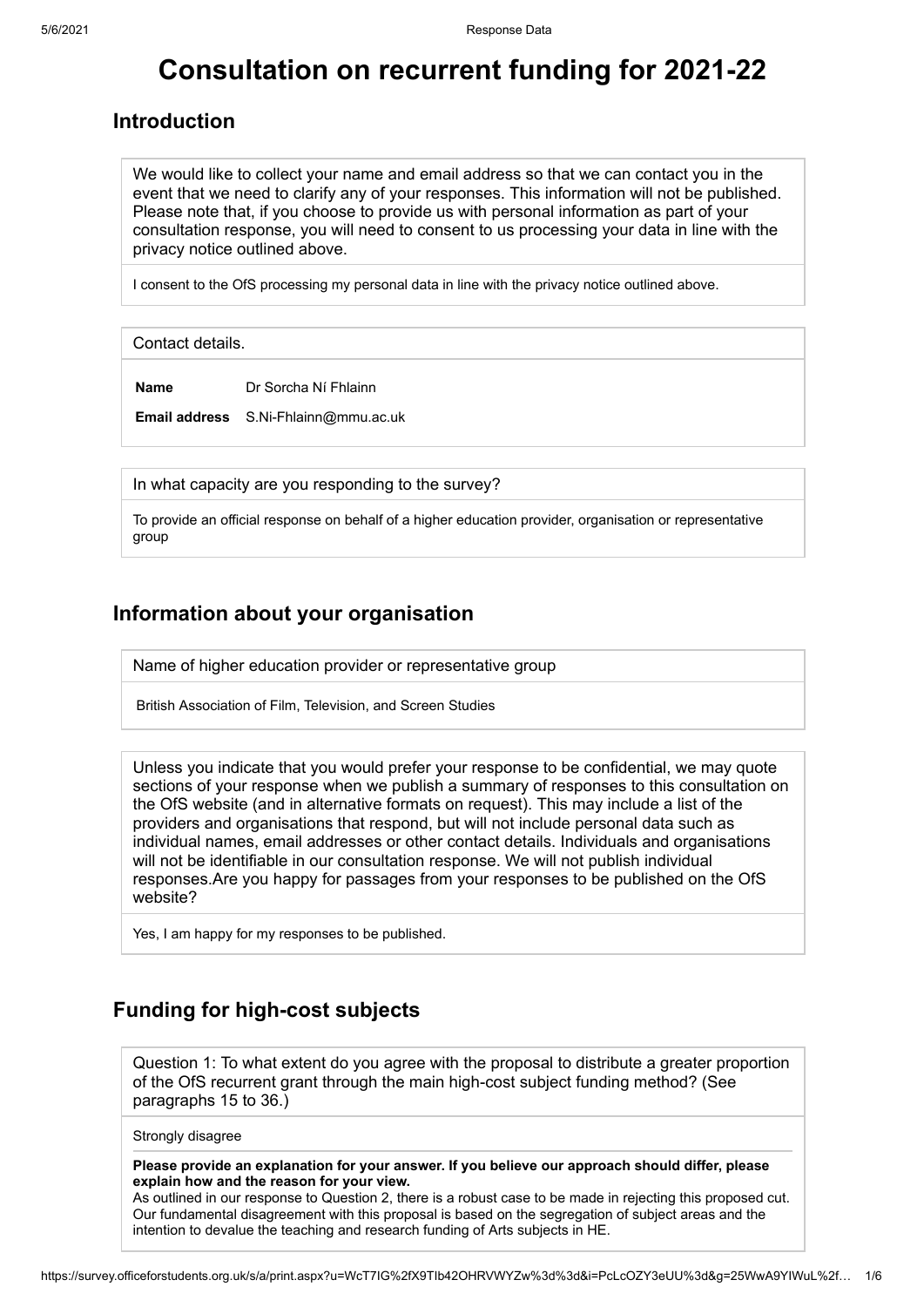Question 2: To what extent do you agree with the proposal to split price group C1 in order to implement a reduction of 50 per cent to the high-cost subject funding allocated to subjects in the performing arts; creative arts; media studies and archaeology? (See paragraphs 15 to 26.)

#### Strongly disagree

#### **Please provide an explanation for your answer. If you believe our approach should differ, please explain how and the reason for your view.**

The proposal, while acknowledging the cultural importance and enrichment the Arts provides in economic and social sectors, is erroneously based upon the flawed outlook that one form of study simply trumps another, without serious and due consideration to the wider impact such decisions will have on students, staff, and socio-cultural education. There is no evidence that these proposed cuts have been examined in terms of equality and access for disadvantaged students, rendering the study of the Arts, should the proposed cuts be implemented, to be only available to an elite few. This will have a detrimental effect on the need for more plural and inclusive access to cultural production in UK society. It will disproportionately affect Post-'92 institutions, whose student populations are statistically more likely to have a fiscally precarious or first-generation student background, and whose diverse and valuable contributions to Arts will be fiscally disenfranchised. This proposed measure will not only have lasting and damaging consequences for its named fields, including Film Studies, Television Studies and Screen Studies, but will also enact a wider discourse of limiting access for Black and Minority Ethnic students.

The report recognises that "Graduates in the proposed price group C1.2 subjects also play an important role in supporting important parts of the UK employment sectors, economy and cultural life… While, therefore, we recognise the particular importance of subjects in the proposed price group C1.2 and want provision in those subject areas to continue to be widely available, we believe they are nevertheless lower priority for OfS funding than other high-cost subjects". This proposal is in direct contradiction with the essential and much sought after transferable skills base of students and researchers within this discipline category by employers. That creative critical thinking, innovation and practice of the disciplines within this category fuel one of the largest contributions to UK GDP (£117.billion in 2018 - equivalent to £306 million every day) and the sector growth is approx. 7.4% year on year (5 times larger than growth across the UK Economy as a whole) does not correlate with the proposed relegation of our fields as belonging to a 'lower priority' band. Ref source DCMS (Feb 2020 https://www.gov.uk/government/news/uks-creative-industriescontributes-almost-13-million-to-the-uk-economy-every-hour).

The importance of the subject areas with which we are concerned is underlined by the widespread evidence of large and rapidly increasing employment in sectors of the economy related to film and media, communications, drama, journalism, and digital arts. Furthermore, the British Academy has identified the need for further support for the Arts and Humanities sector to work in dialogue with STEM subjects to create STEAM —incorporating the Arts as an essential catalyst for ideation and design fundamental to all disciplines — to meet our shared challenges in climate change, global pandemics, the growth of populism and to expand media literacy and communications. 'The challenges the world is facing […] need the insights of the arts, humanities and social sciences as much as those from science, technology and engineering. The importance of a highly qualified and versatile labour force for productivity and economic growth cannot be underestimated. Our evidence shows that arts, humanities and social science graduates are central to this ongoing and long-term requirement.'

(https://www.thebritishacademy.ac.uk/documents/1888/Qualified-for-the-Future-Quantifying-demand-forarts-humanities-social-science-skills.pdf)

BAFTSS strongly opposes the splitting of the C1 group and the proposed cuts to recurrent grants for the arts subjects listed therein in the strongest possible terms.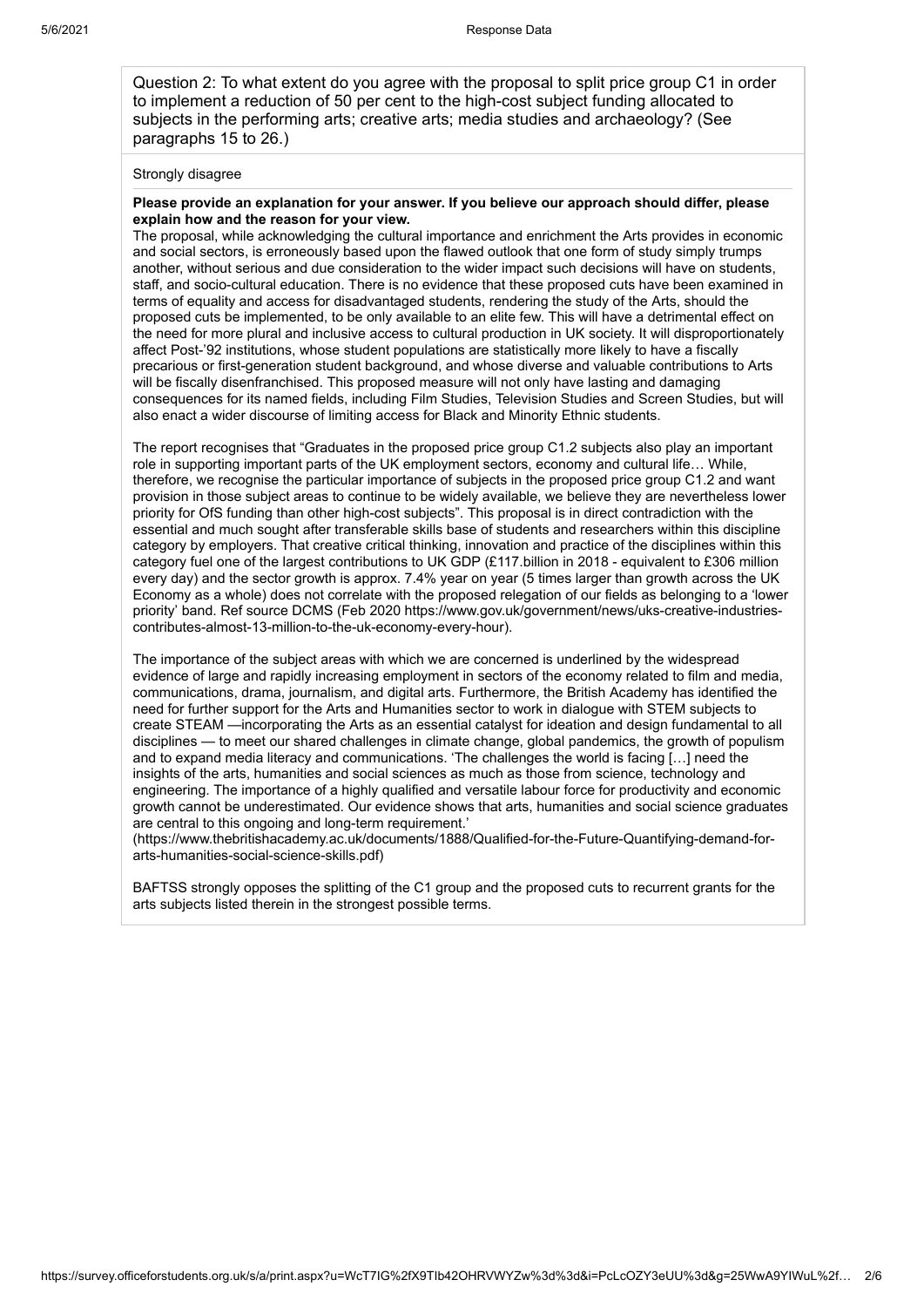Question 3: Notwithstanding your answer to question 2, if we were to split price group C1 as proposed, to what extent do you agree with our approach to implementing this? (See paragraphs 27 to 28 and Annex B.)

#### Strongly disagree

#### **Please provide an explanation for your answer. If you believe our approach should differ, please explain how and the reason for your view.**

The splitting of the groups into two substrata would be, in our membership's view, inherently wrong and based in a misunderstanding of the value and investment needs of our disciplines. We are gravely concerned with the methodology proposed whereby division of fiscal support is based on an ill-informed understanding of the funding requirements of each subject (subjects vary widely in terms of need of provision for studio or archive-based work, access to technology, training, specialist materials or practitioner spaces), and the proposed blanket cuts reflect this misunderstanding. In order to ensure the highest possible standards in our subject fields, access to necessary provisions must be maintained. We therefore strongly suggest that the allocation of programmes into price levels, and the consequential capital allocations, should depend on a detailed programme by programme examination of actual capital investment needs as has been previously undertaken by HEFCE. BAFTSS' view is that such assumptions about funding criteria and the splitting of funding allocations for Arts disciplines listed should be informed by detailed evidence of costings and subject-specific allocations for necessary funding to maintain our world-leading teaching, research, and practice-based reputation in HE and our robust economic contributions to the UK economy, and not based on politically driven decisions.

Question 4: To what extent do you agree with our approach to counting students from the Crown Dependencies in our funding allocations for 2021-22? (See paragraphs 34 and 35.)

Tend to agree

### **London weighting**

Question 5: To what extent do you agree with the proposed approach to remove the targeted allocation for students attending courses in London? (See paragraphs 37 to 48.)

Don't know / prefer not to say

**Please provide an explanation for your answer. If you believe our approach should differ, please explain how and the reason for your view.**

We have a variety of responses to the London Weighting of courses, given that our membership is national and that our remit is to look at a fair distribution of courses across the UK HE landscape. We would be hopeful that any change to the London Weighting would result in a more equal distribution of Arts support across the country, as a preferable outcome, while acknowledging that London costs are at a premium cost.

Question 6: To what extent do you agree with the proposed approach to remove London weighting from the formula-based student premium allocations? (See paragraphs 37 to 48.)

Strongly disagree

**Please provide an explanation for your answer. If you believe our approach should differ, please explain how and the reason for your view.**

We strongly disagree with any costings that would affect teaching-intensive universities within the London region or any shift in funding that could disadvantage first-generation or low income students accessing HE education in the London region. We also strongly object to any cuts to the London weighting that would affect teaching, services, facilities and pay to run these institutions.

# **Funding to widen access and support successful student outcomes**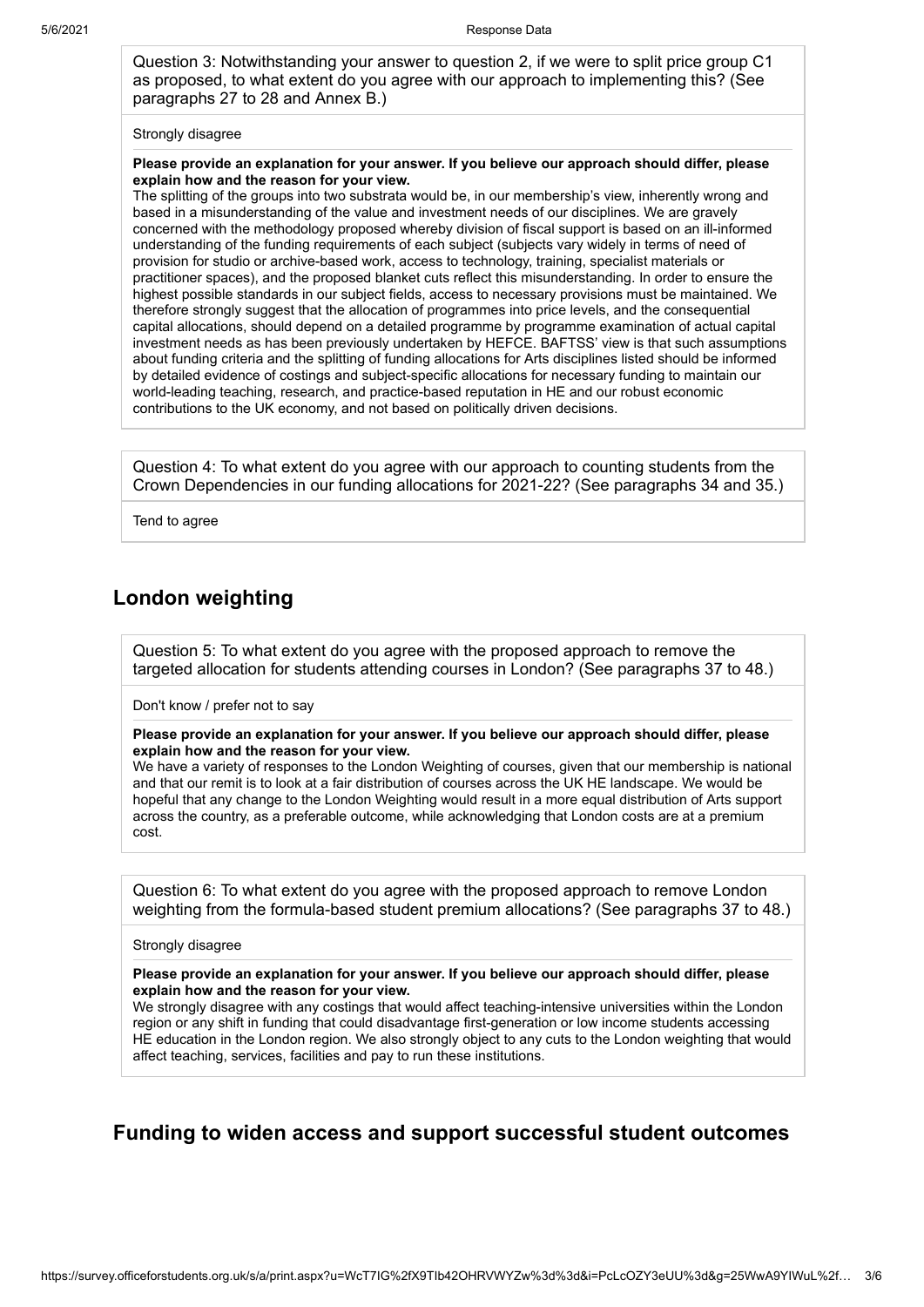Question 7: To what extent do you agree with the proposal to provide £40 million to support Uni Connect activities in 2021-22? (See paragraphs 59 to 63.)

Don't know / prefer not to say

**Please provide an explanation for your answer. If you believe our approach should differ, please explain how and the reason for your view.**

We believe a more nuanced approach is needed to ensure that the gaps between the most disadvantaged and the most privileged.

Question 8: To what extent do you agree with the proposal to distribute an additional £5 million through the existing student premiums in the proportions show in paragraph 65, and to earmark this £5 million to be spent on student hardship?

#### Strongly agree

**Please provide an explanation for your answer. If you believe our approach should differ, please explain how and the reason for your view.**

We welcome the additional funding to support all aspects of student hardship and to aid access and support in their HE studies.

Question 9: To what extent do you agree with the proposals to distribute £15 million to address student transition and mental health, through a combination of competition and a new formula-based student premium? (See paragraphs 67 to 71.)

Tend to agree

#### **Other recurrent budget proposals**

Question 10: To what extent do you agree with the proposal to maintain in cash terms the rate of funding for the nursing, midwifery and allied health supplement, which will increase the total budget to £27 million? (See paragraphs 74 to 75.)

Tend to agree

Question 11: To what extent do you agree with the proposal to maintain in cash terms the rate of funding for overseas study programmes, but base the allocation on the higher of relevant student numbers in either 2019-20 or 2020-21? (See paragraphs 76 to 78.)

#### Strongly agree

**Please provide an explanation for your answer. If you believe our approach should differ, please explain how and the reason for your view.**

We strongly support UK students in the expansion of their studies, which should include access to international study abroad programmes, replacing the Erasmus + scheme.

Question 12: To what extent do you agree with the proposal to maintain in cash terms the budgets for other targeted allocations as proposed in paragraph 79?

Tend to disagree

**Please provide an explanation for your answer. If you believe our approach should differ, please explain how and the reason for your view.**

It is not clear in the consultation documents how this will benefit (or disadvantage) Arts subjects. We propose more clarity and nuance on this in the consultation.

### **Modelling the impact on providers**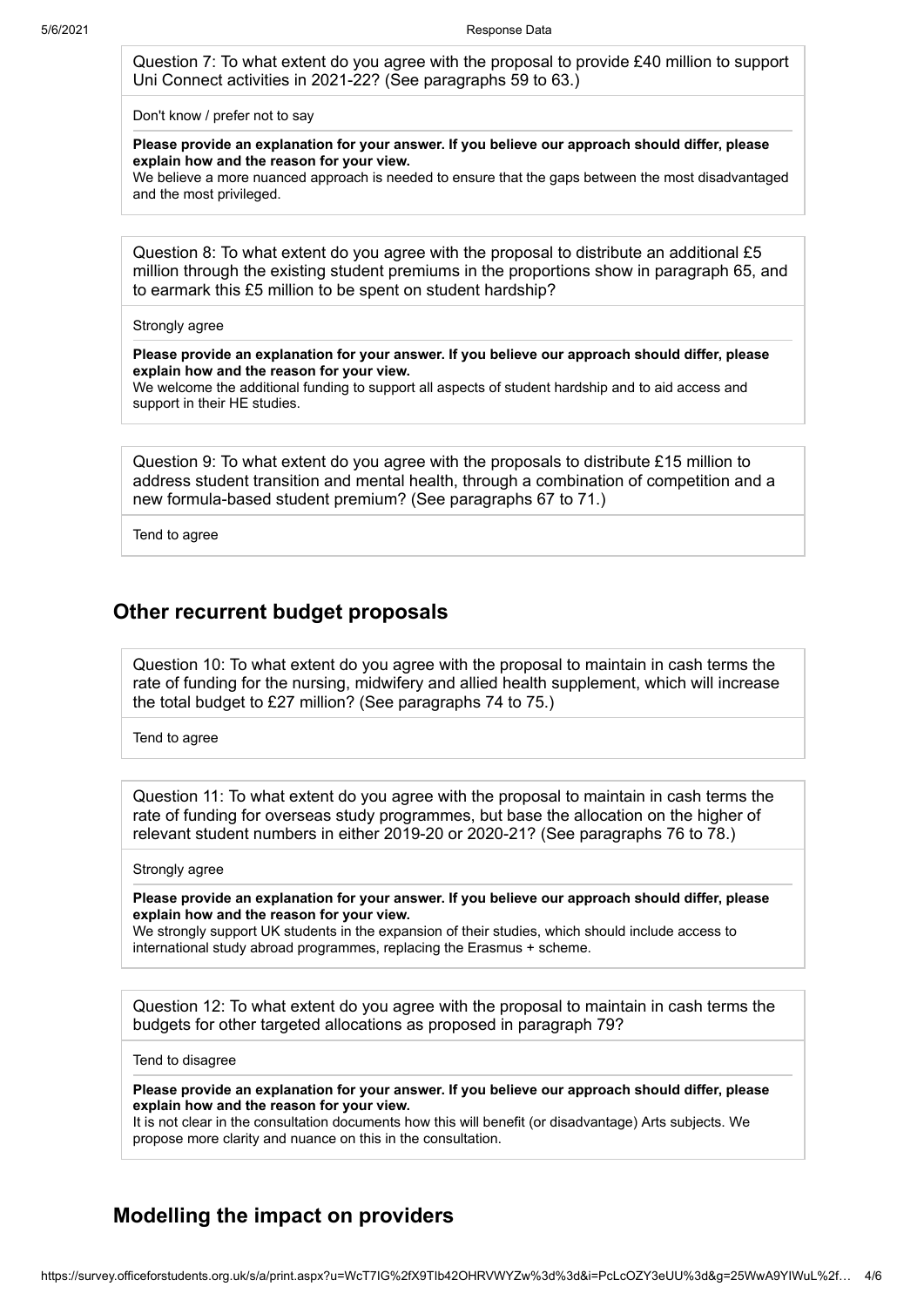Question 13: Do you have any comments about any unintended consequences of these proposals, for example, for particular types of provider or for particular types of students?

We believe that the proposal to cut and defund arts subjects will have a damaging and lasting effect on the UK's international reputation in the Arts. Furthermore, it will have irrevocable damage to the international standing of UK Higher Education and the world-leading research offered in Arts and Humanities subjects, as evidenced by research citations and metrics. The UK occupies a world-leading position in terms of its 'soft' cultural power, its production and communication standards, and its prominent cultural influence in international arts fora including, but not limited to, global screen and artistic industries, film and television productions, and media communications. This cut is ill-conceived and does not demonstrate understanding of the economic, cultural, and vibrant industries in which the UK has demonstrated global expertise with appropriate funding measures. The UK's academic and artistic reputation is in grave danger of permanent decline under the proposed funding cuts.

### **Equalities impact assessment**

Question 14: Do you have any comments about the potential impact of these proposals on individuals on the basis of their protected characteristics? Protected characteristics are defined in Part 11 of the Equality Act as: age; disability; gender reassignment; pregnancy and maternity; race; religion or belief; sex; sexual orientation. See: www.legislation.gov.uk/ukpga/2010/15/part/11/chapter/1.

The proposals will inevitably impact most severely upon those least represented and cause undue and increased difficulty in accessing work in the arts and the UK's creative industries. As outlined in the consultation, while the arts comprise of students that "are less likely than average to be mature (aged 21 or over) or to come from a black, Asian or minority ethnic background", the proposed cuts ensure that, by making access to these industries more challenging and with reduced funding and opportunities, this will exacerbate issues of access for Black, Asian and Minority Ethnic students, first-generation students, and students from less privileged backgrounds. It will negatively impact students on the basis of their protected characteristics and will disproportionately limit opportunities, accessibility, and representation on the whole in the arts community.

# **Terms and conditions of grant for 2021-22**

Question 15: To what extent do you agree with the proposed changes to terms and conditions of grant for 2021-22? (See paragraph 97.)

Tend to agree

**Please provide a brief explanation for your answer. If you believe our approach should differ, please explain how and the reason for your view.** We do support the additional provision to aid the student hardship fund and to fund mental health support.

### **Any other comments**